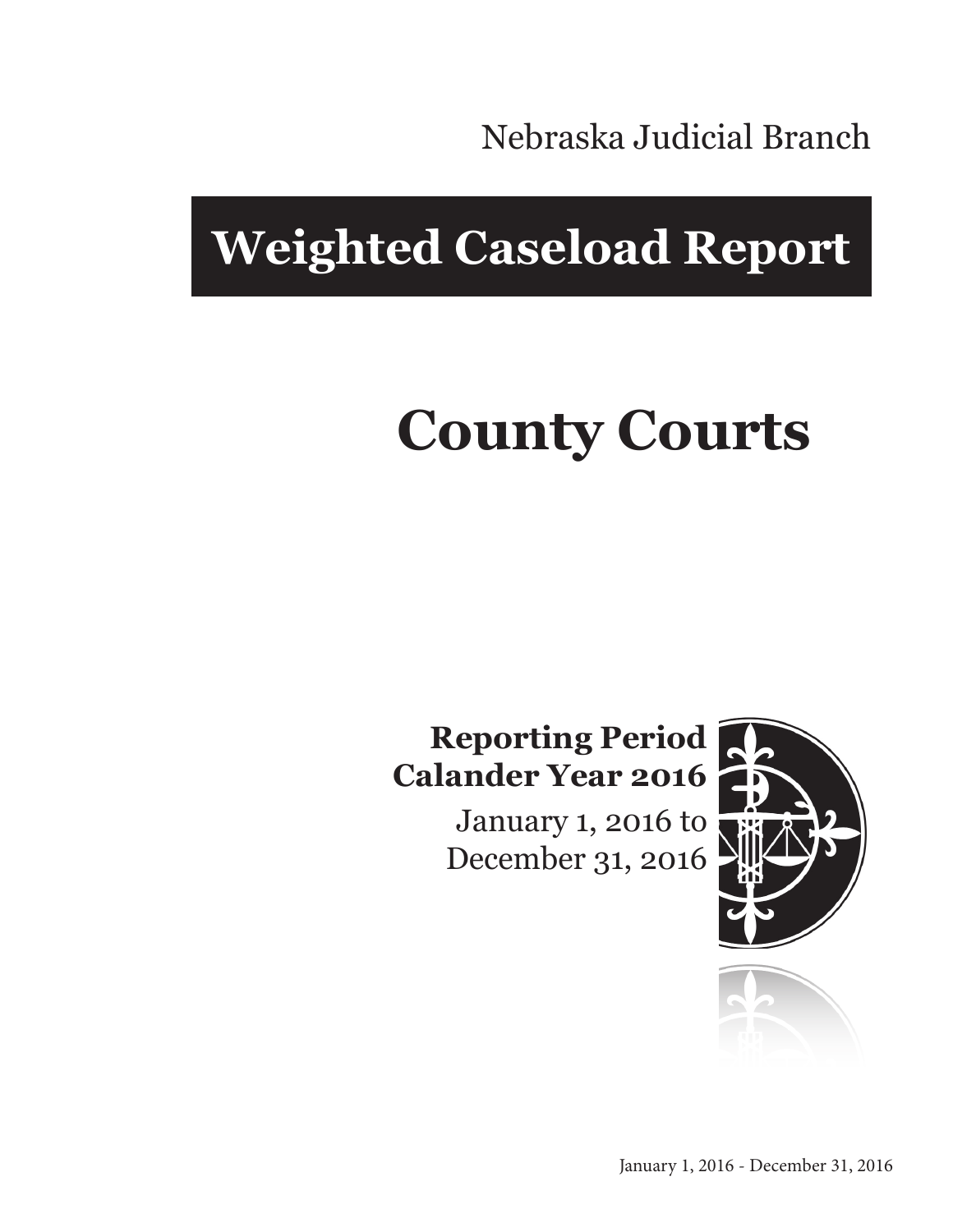## Nebraska County Courts Weighted Caseload Report

#### **Calendar 2016 (January 1, 2016 — December 31, 2016)**

This Weighted County Court Caseload Report contains caseload statistics for Nebraska's 93 District Courts, grouped into twelve Judicial Districts. The judiciary of Nebraska currently assesses the need for judicial positions using a disposition-based, weighted caseload method. Weighted caseload systems provide objective, standardized determinations of resource needs.

*No quantitative judgeship assessment method, including a weighted caseload system will determine the exact number of judges required within a judicial district. But quantitative methods, such as weighted caseload can approximate the need for judgeships and provide a point of reference or standard for comparing relative need among judicial districts. Other measures, both qualitative and quantitative, may be used in conjunction with the weighted caseload standard calculation to support the assessment of judicial need. In particular, should the standard calculation show the need for a fractional judge (less than the full-time equivalent), additional assessments as to the relative workload per judge within a district and travel per judge may be useful. Also, other useful measures may include analyses of budget constraints, population trends, and other factors that may differentially affect the need for judges across districts.*

**Mission of the Nebraska Administrative Office of the Courts:**

Under the direction of the Nebraska Supreme Court, the Administrative Office of the Courts' mission is to ensure the public has equal access to justice, using leadership, education, technology, and administrative services to implement consistent, efficient, and effective court practices.



**Corey R. Steel | Nebraska State Court Administrator Nebraska Supreme Court**

Rm. 1213 State Capitol | P.O. Box 98910 | Lincoln, NE 68509 T 402.471.3730 | F 402.471.2197 www.supremecourt.ne.gov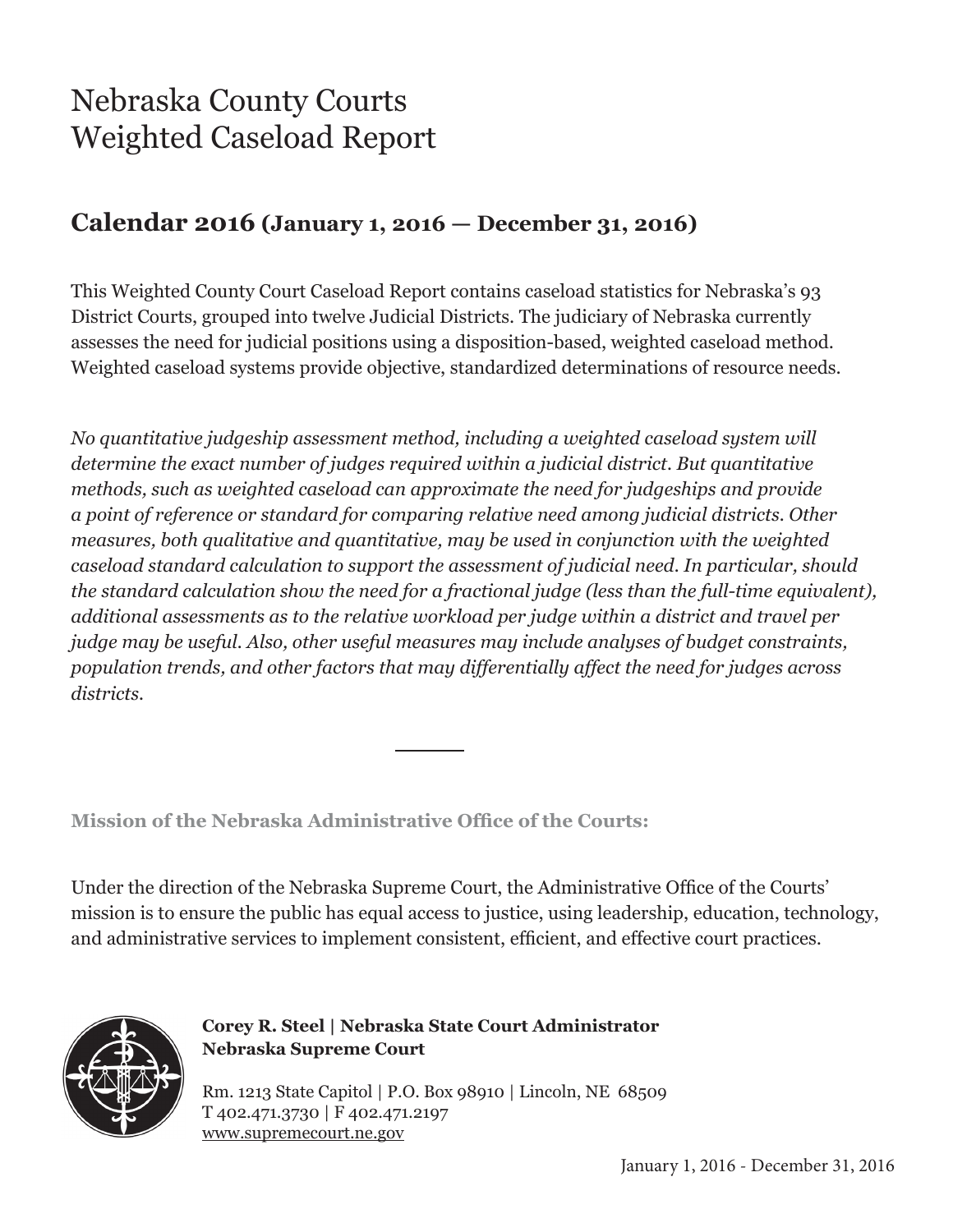Nebraska County Courts Judicial Needs

Calendar Year 2016 (January 1, 2016 - December 31, 2016)

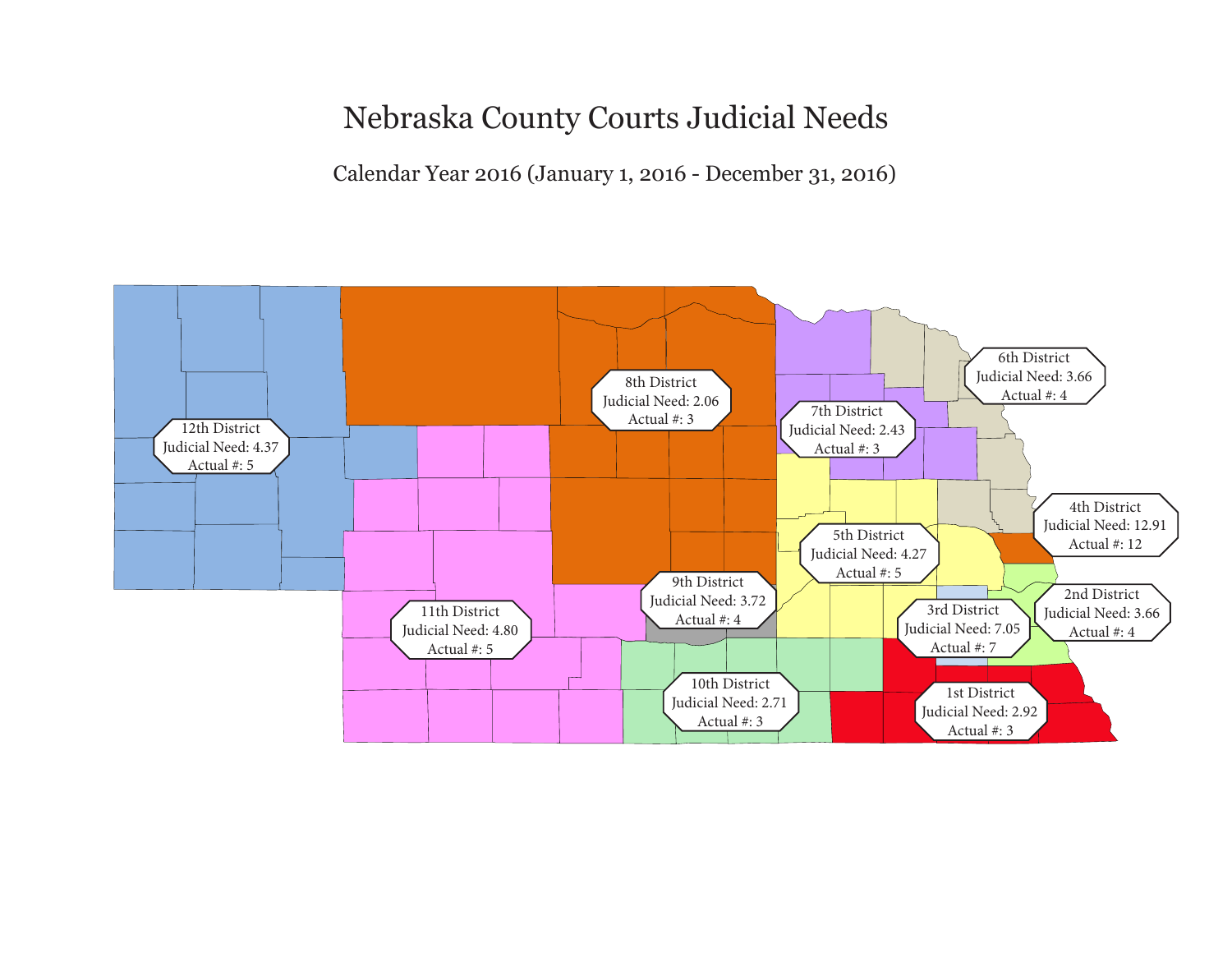#### Weighted Caseload Report 1st Judicial District - County Court

County court need for judges: 2.92 Current number of judges: 3



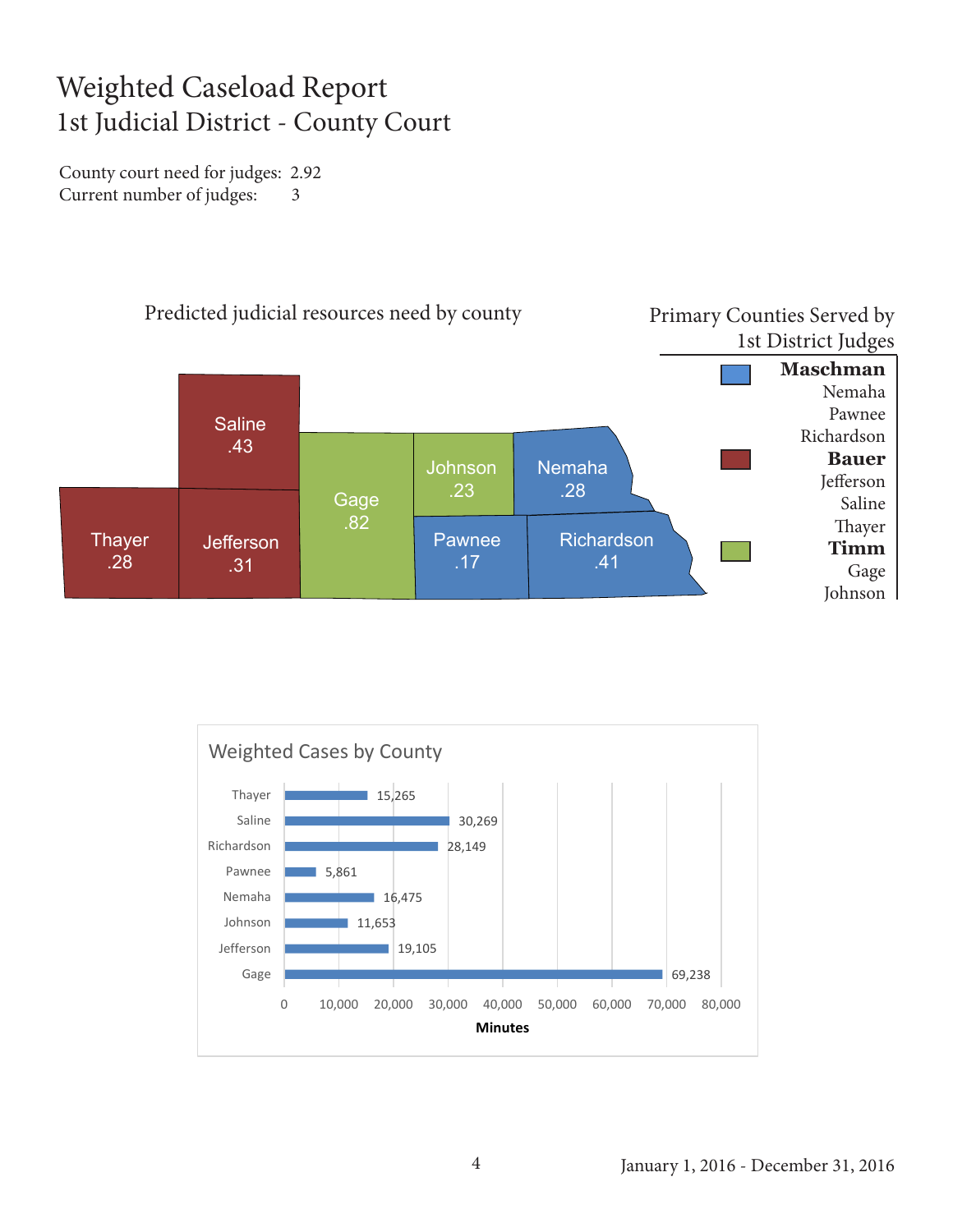#### Weighted Caseload Report 2nd Judicial District - County Court

County court need for judges: 3.66 Current number of judges: 4





\*Sarpy County Juvenile Judge Robert O'Neal hears all Otoe County Juvenile Cases (Juvenile cases have been removed from Otoe County weighted cases and added to Sarpy County weighted cases.)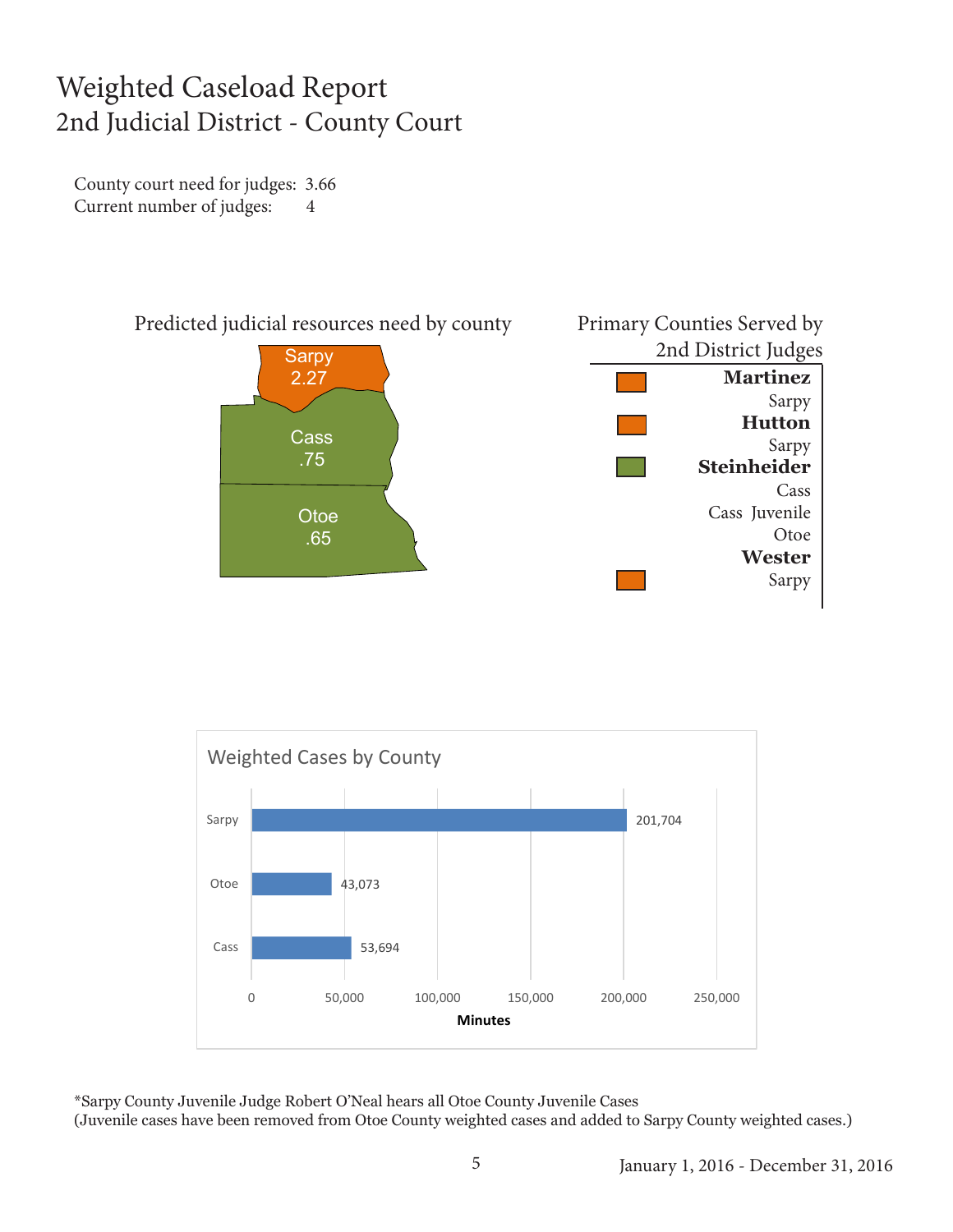#### Weighted Caseload Report 3rd Judicial District - County Court

County court need for judges: 7.05 Current number of judges: 7



| Judges Serving the 3rd District |
|---------------------------------|
| <b>County Court</b>             |
| Acton                           |
| Reuter                          |
| Vacant                          |
| Parsley                         |
| Phillips                        |
| Zimmerman                       |
| Yardley                         |

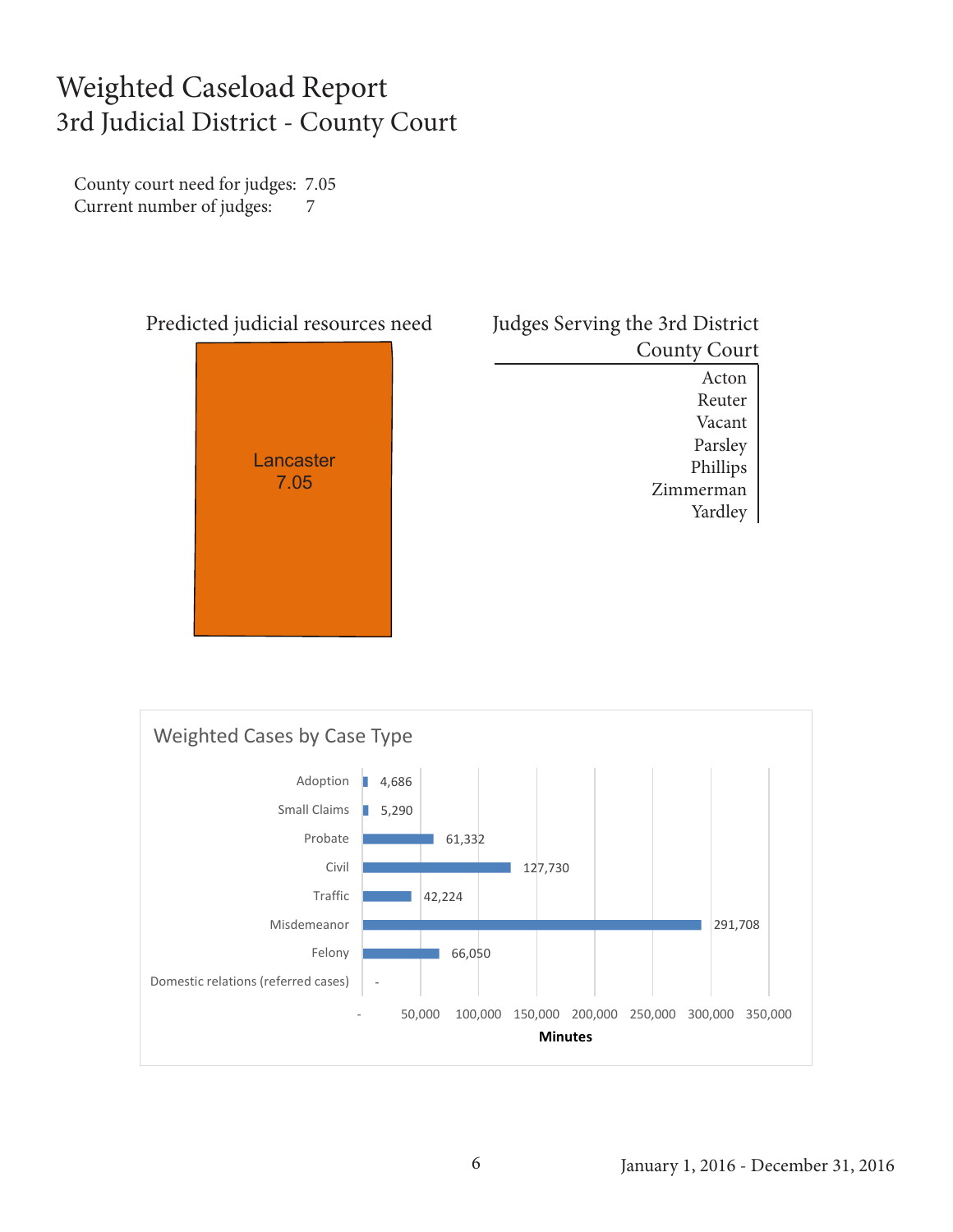#### Weighted Caseload Report 4th Judicial District - County Court

County court need for judges: 12.91 Current number of judges: 12



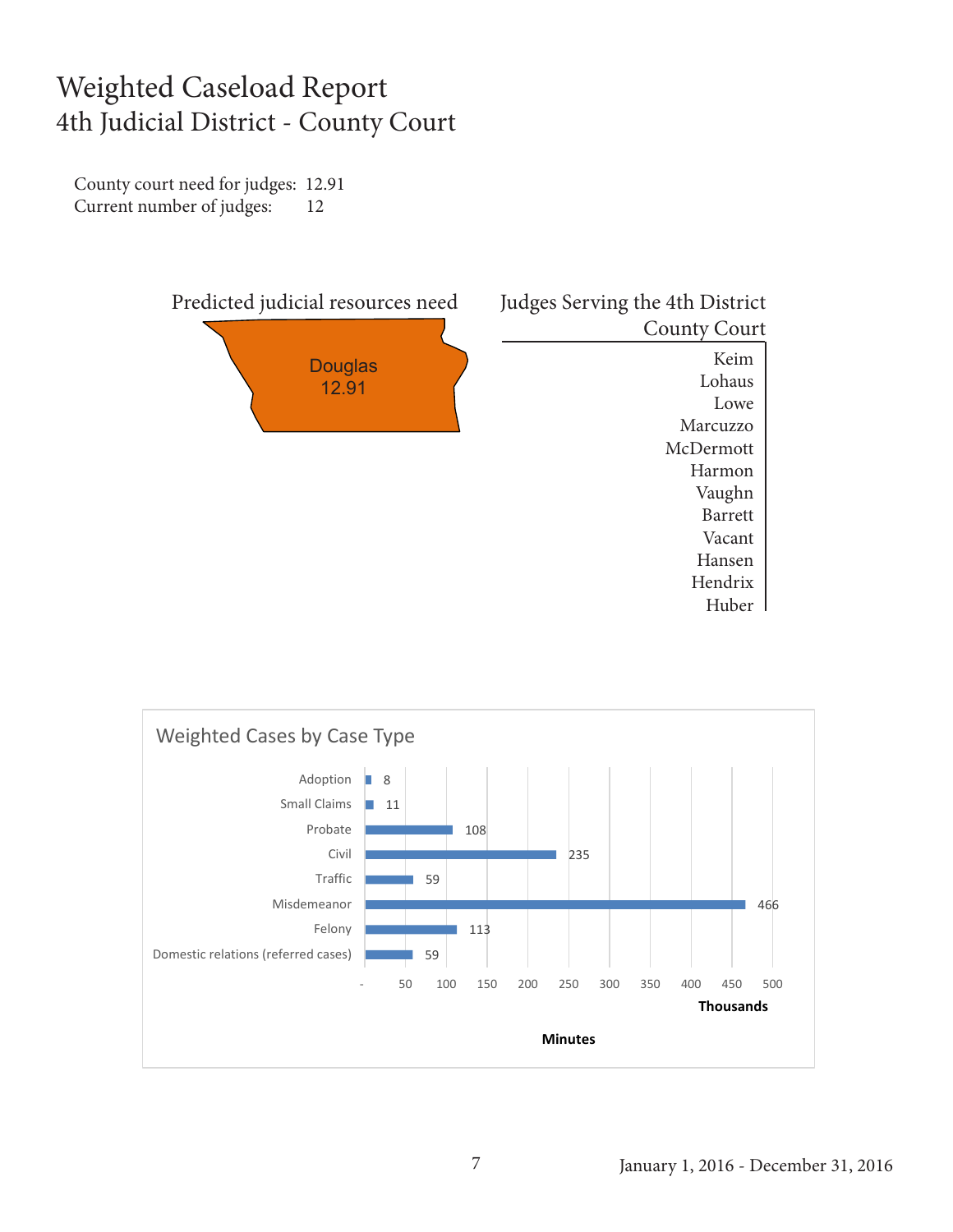#### Weighted Caseload Report 5th Judicial District - County Court

County court need for judges: 4.27 Current number of judges: 5



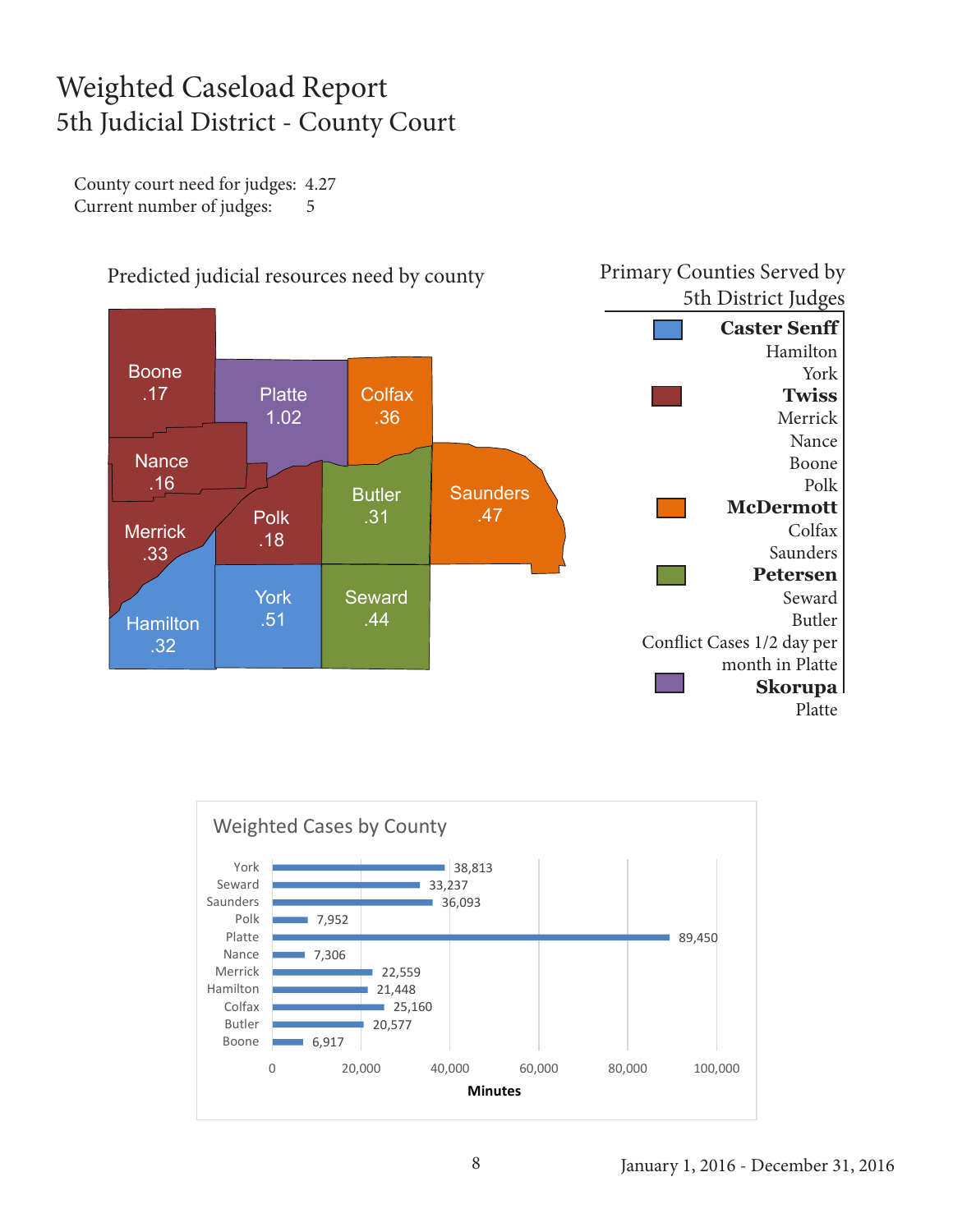#### Weighted Caseload Report 6th Judicial District - County Court

County court need for judges: 3.66 Current number of judges: 4

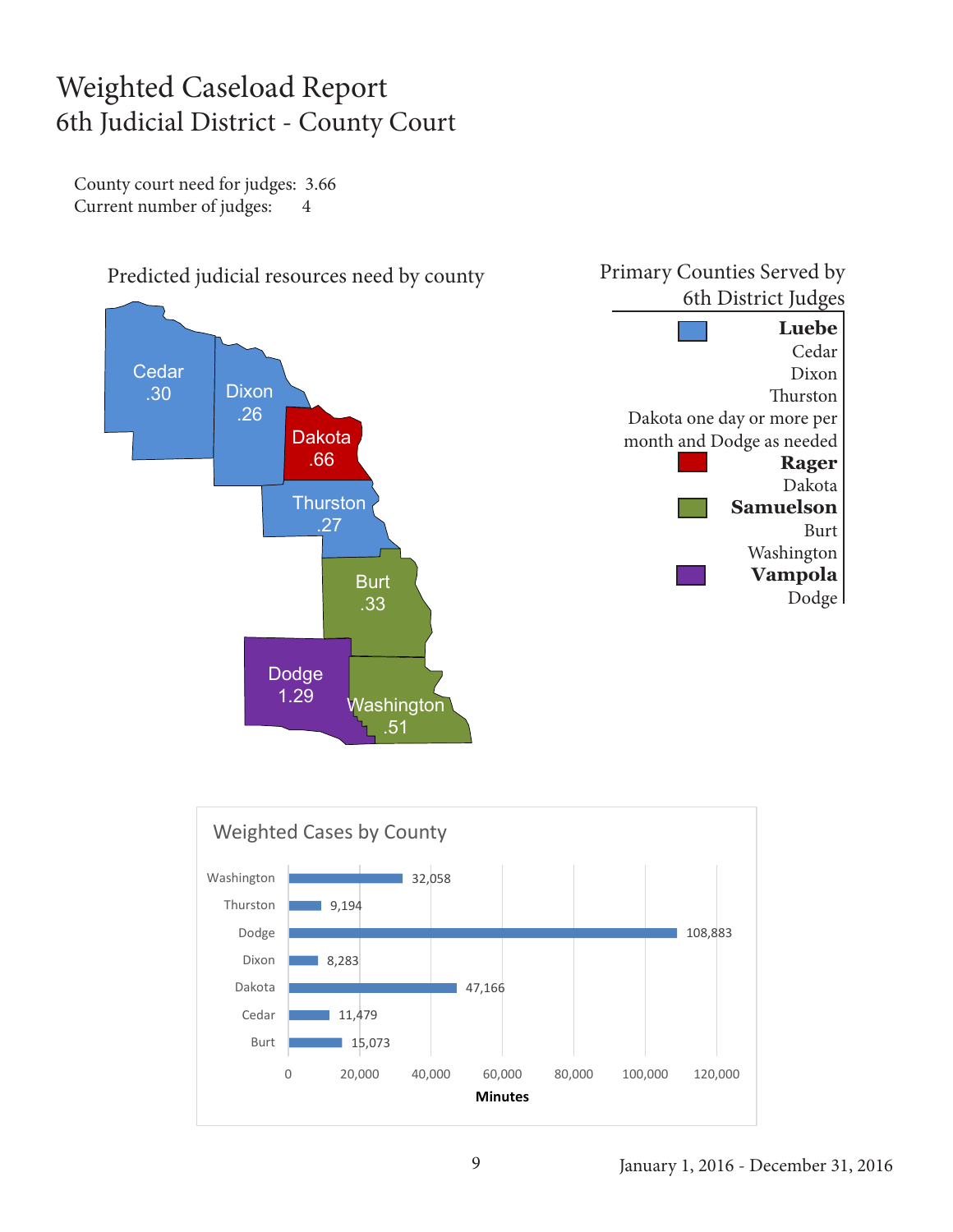#### Weighted Caseload Report 7th Judicial District - County Court

County court need for judges: 2.43 Current number of judges: 3



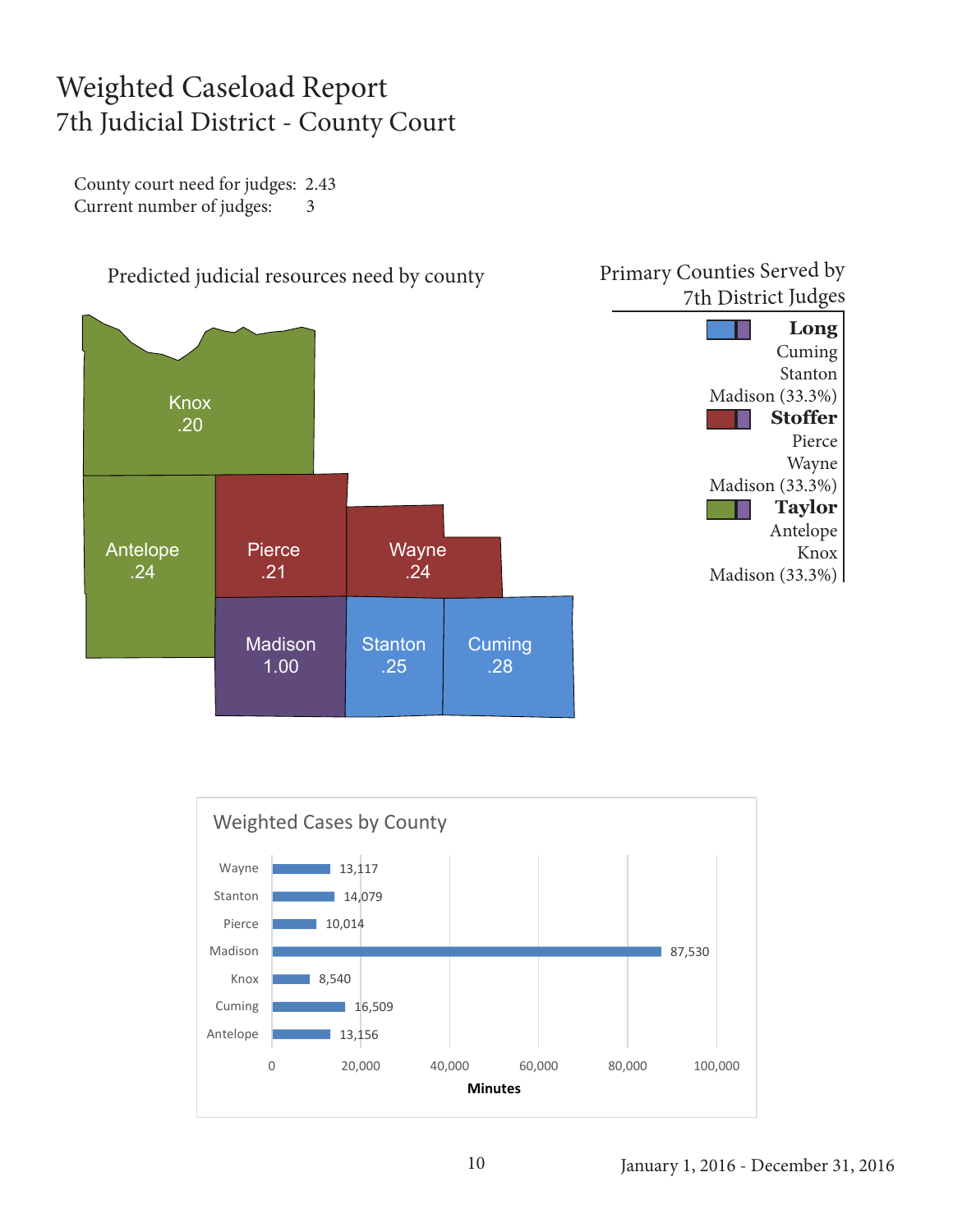### Weighted Caseload Report 8th Judicial District - County Court

County court need for judges: 2.06 Current number of judges: 3



23,569

0 5,000 10,000 15,000 20,000 25,000

**Minutes**

13,385

8,338

544

ь

Blaine Boyd Brown Cherry Custer

3,816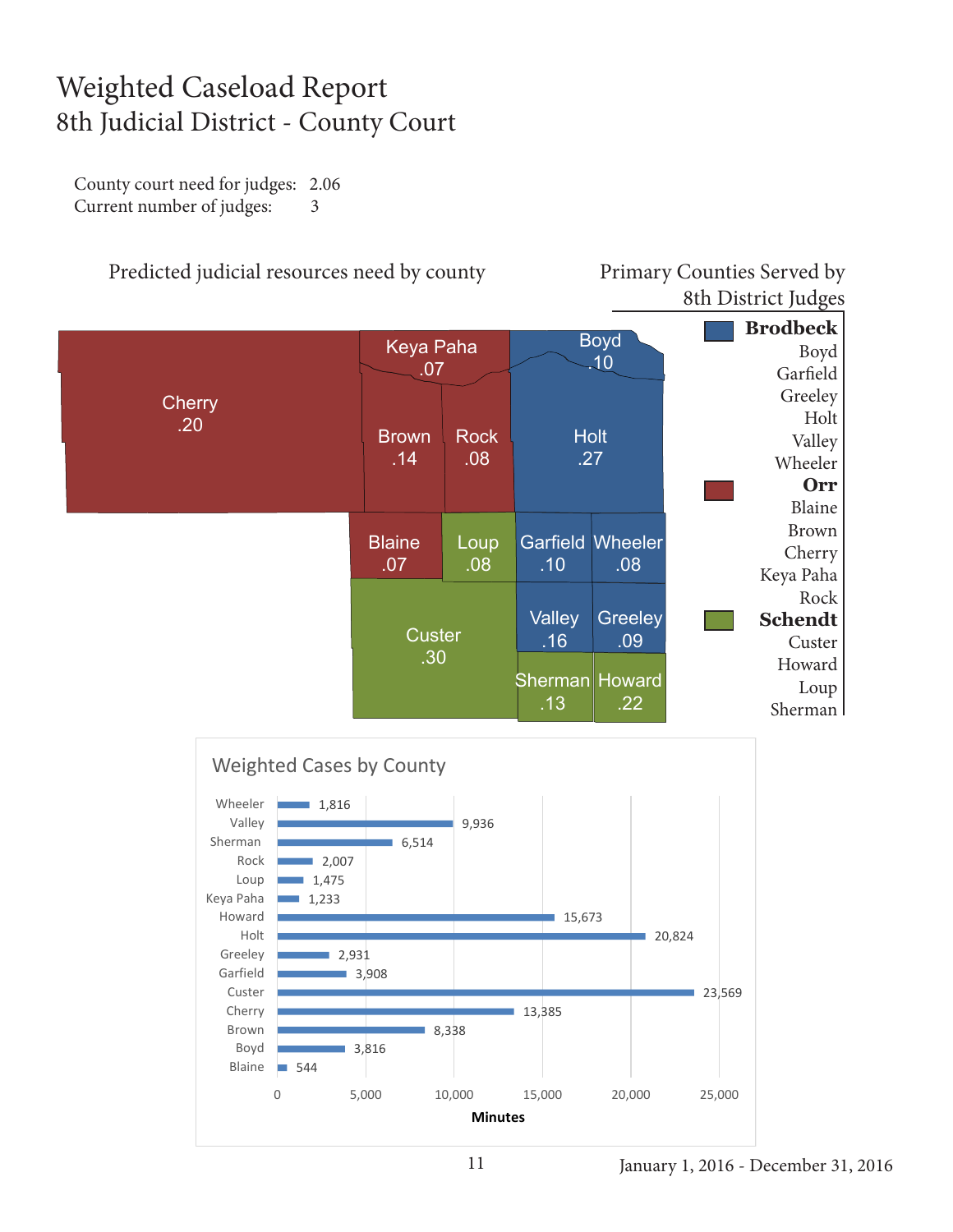#### Weighted Caseload Report 9th Judicial District - County Court

County court need for judges: 3.72 Current number of judges: 4



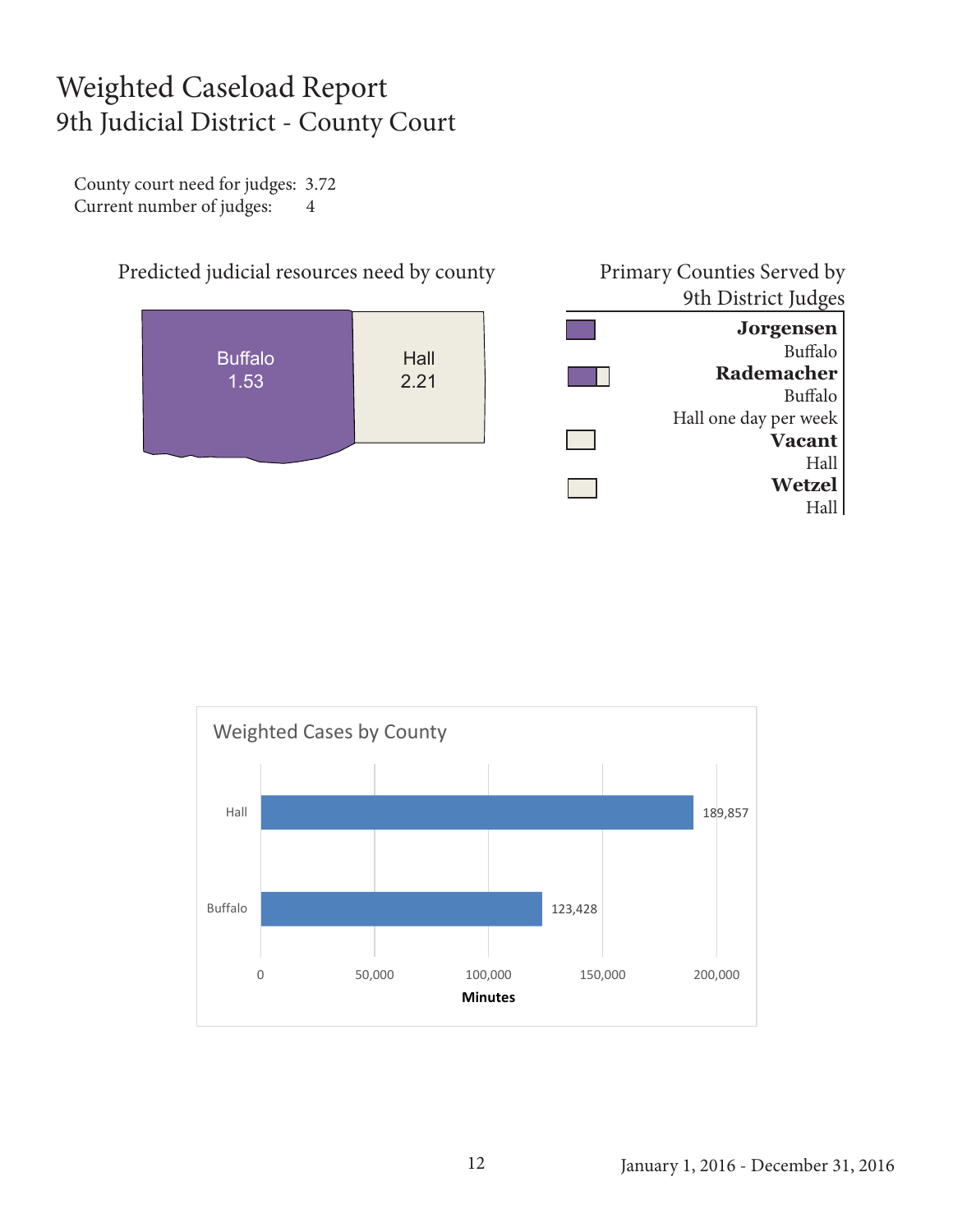#### Weighted Caseload Report 10th Judicial District - County Court

County court need for judges: 2.71 Current number of judges: 3

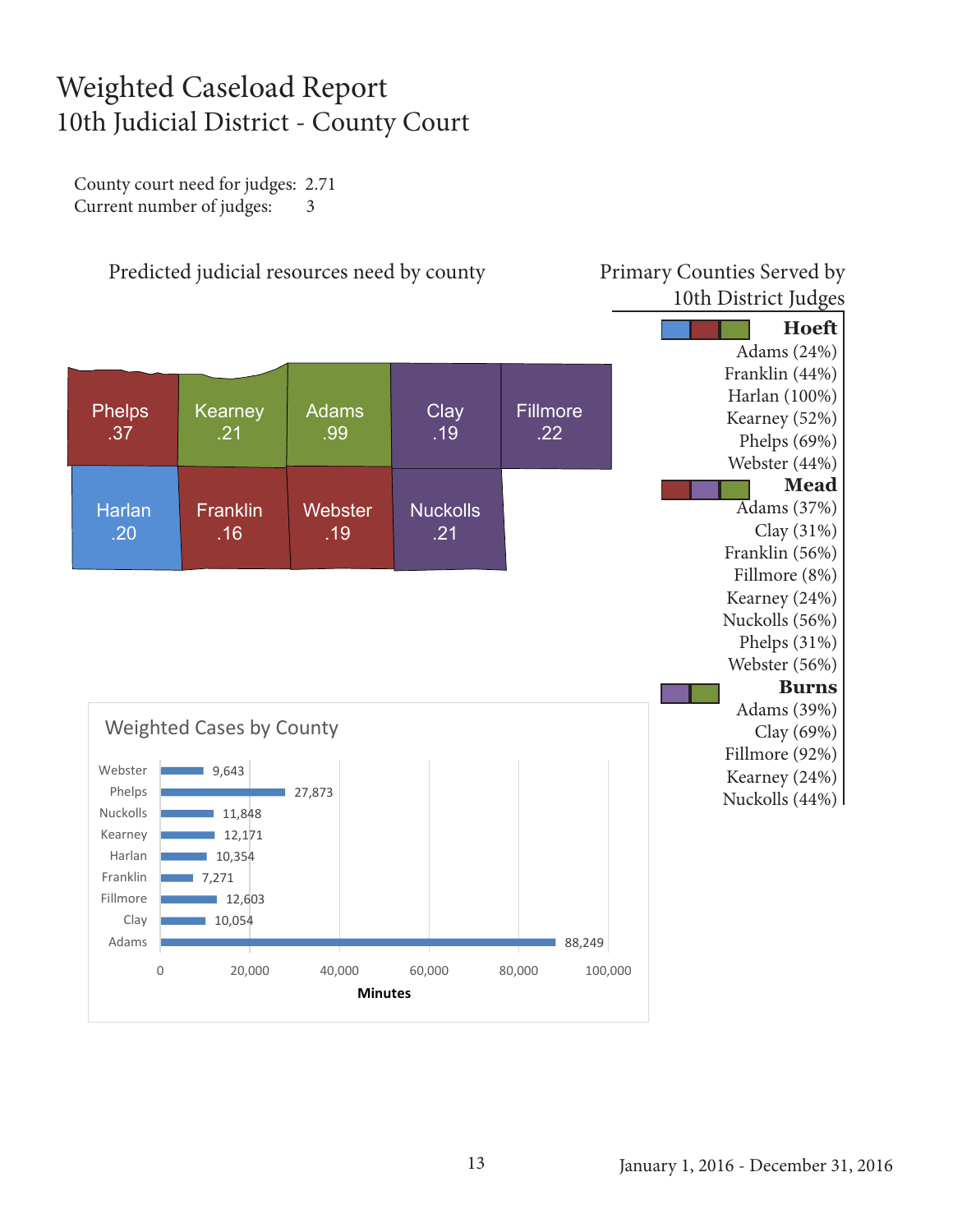### Weighted Caseload Report 11th Judicial District - County Court

County court need for judges: 4.80 Current number of judges: 5